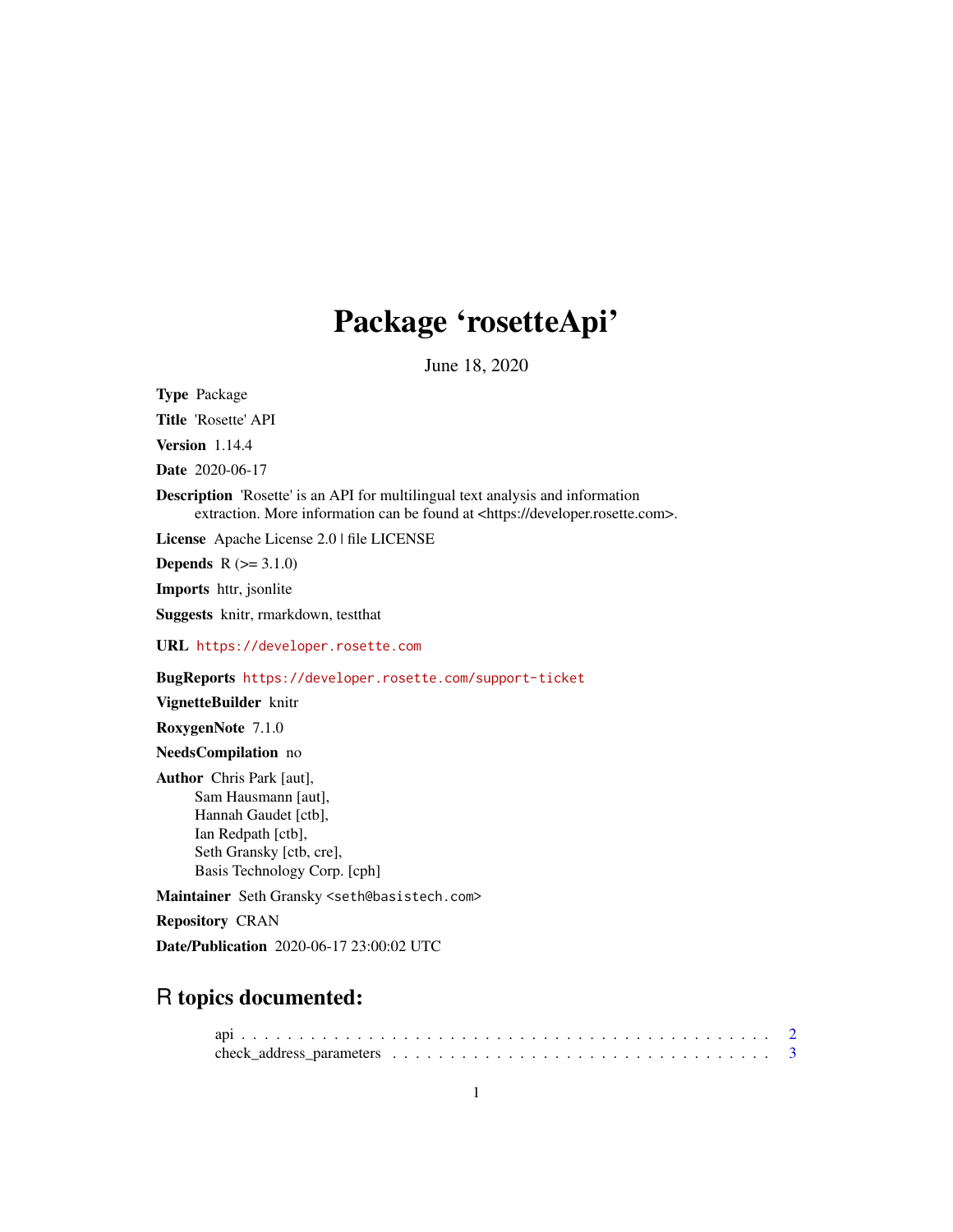<span id="page-1-0"></span>

| Index | 11 |  |
|-------|----|--|

api *api wrapper function that checks for a user\_key and determines the Rosette API endpoint to be utilized*

# Description

api wrapper function that checks for a user\_key and determines the Rosette API endpoint to be utilized

# Usage

```
api(
  user_key,
 endpoint,
 parameters = FALSE,
  custom_headers = NULL,
 url_parameters = NULL,
 url = "https://api.rosette.com/rest/v1/"
)
```
# Arguments

| user_kev   | - Rosette API authentication key                                 |
|------------|------------------------------------------------------------------|
| endpoint   | - Rosette API endpoint to be utilized                            |
| parameters | - parameters list to be passed to specified Rosette API endpoint |
|            | custom_headers - custom headers for Rosette Api                  |
|            | url_parameters -query parameters                                 |
| url        | - url for Rosette Api                                            |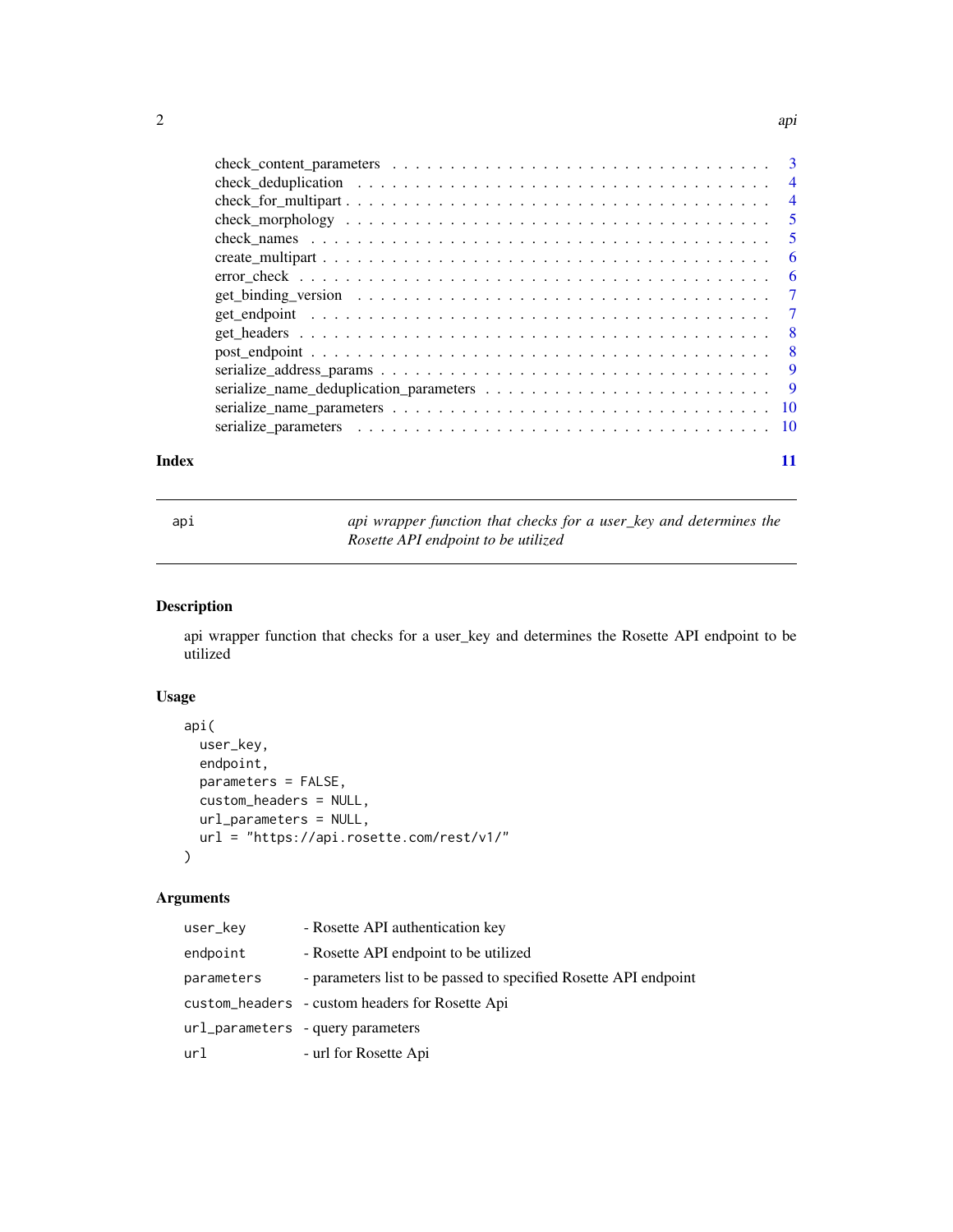## <span id="page-2-0"></span>Value

Returns a list(content, header)

#### Examples

```
## Not run:
parameters <- list()
parameters[[ "content" ]] <- "Bill Murray will appear in new Ghostbusters
film."
response <- api(01234567890, "entities", parameters)
# The call above returns response$content and response$header
```
## End(Not run)

check\_address\_parameters

*preemptive check for address-similarity request parameter errors*

# Description

preemptive check for address-similarity request parameter errors

#### Usage

check\_address\_parameters(parameters)

#### **Arguments**

parameters - parameters list to be passed to specified Rosette API endpoint

### Value

Returns list of verified parameters to be sent to Rosette API

check\_content\_parameters

*preemptive check for content/contentUri request parameter errors*

#### Description

preemptive check for content/contentUri request parameter errors

#### Usage

check\_content\_parameters(parameters)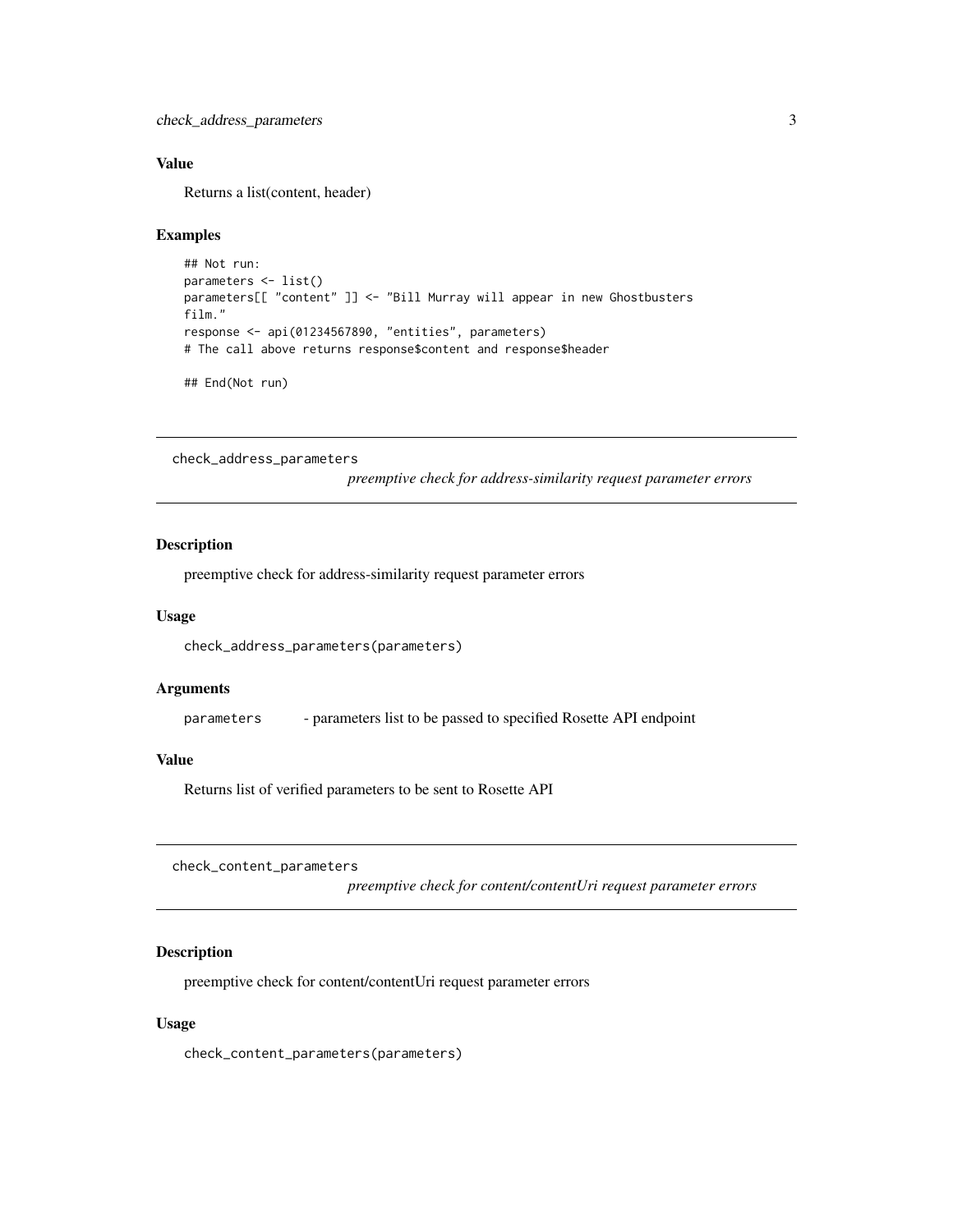#### <span id="page-3-0"></span>Arguments

parameters - parameters list to be passed to specified Rosette API endpoint

## Value

Returns list of verified parameters to be sent to Rosette API

check\_deduplication *check if the required request parameters for name deduplication are correct*

# Description

check if the required request parameters for name deduplication are correct

#### Usage

```
check_deduplication(parameters, endpoint)
```
# Arguments

| parameters | - parameters list to be passed to specified Rosette API endpoint |
|------------|------------------------------------------------------------------|
| endpoint   | - Rosette API endpoint to be utilized                            |

#### Value

Returns list of verified parameters to be sent to Rosette API

check\_for\_multipart *Helper to check for file submission*

### Description

Helper to check for file submission

# Usage

check\_for\_multipart(parameters)

# Arguments

parameters - JSON parameters

#### Value

true if multipart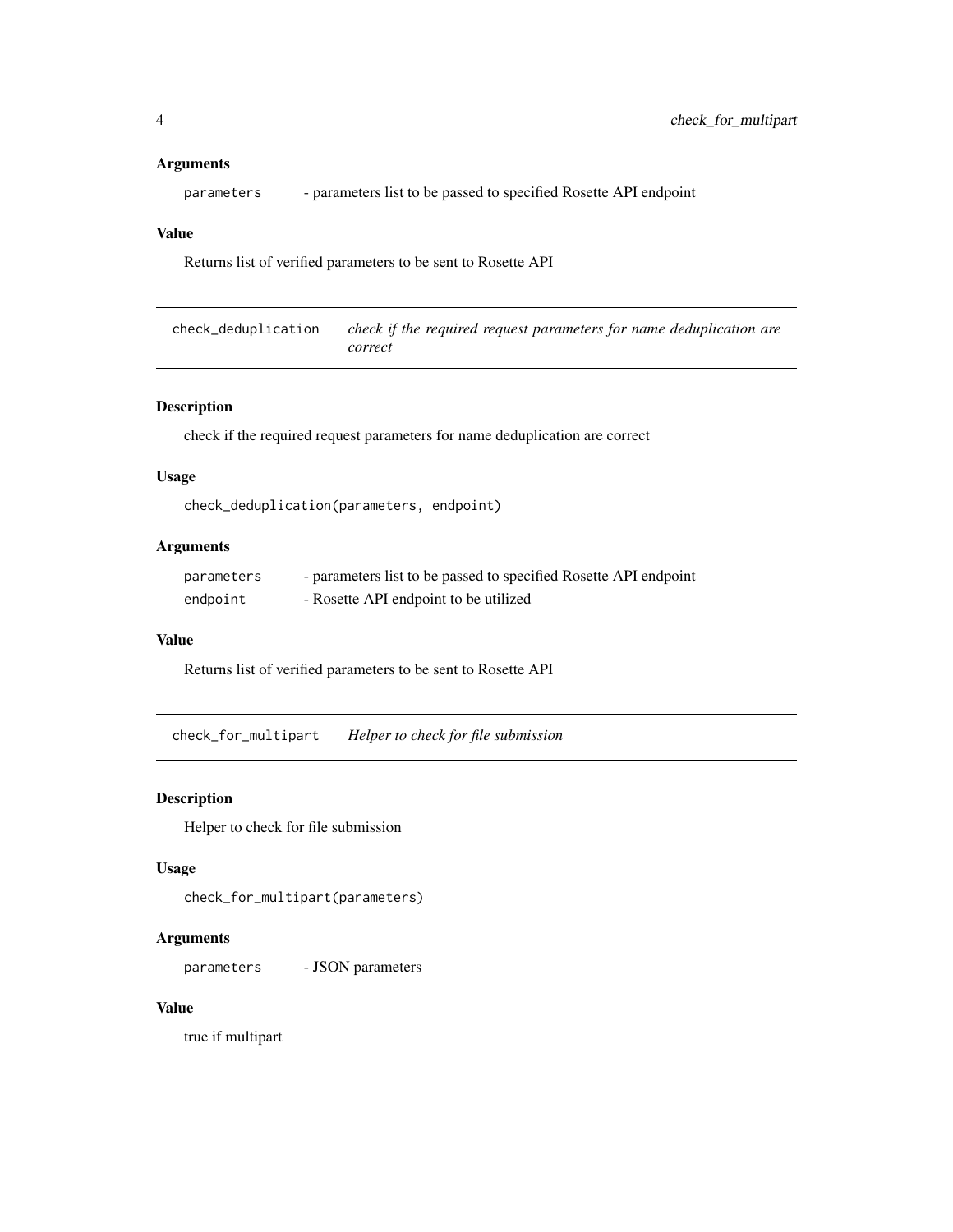<span id="page-4-0"></span>check\_morphology *determine which morphology endpoint to use*

# Description

determine which morphology endpoint to use

# Usage

```
check_morphology(parameters, endpoint)
```
# Arguments

| parameters | - parameters list to be passed to specified Rosette API endpoint |
|------------|------------------------------------------------------------------|
| endpoint   | - Rosette API endpoint to be utilized                            |

# Value

Returns the specified morphology function

| check names | check if the required request parameters for either names endpoint are |
|-------------|------------------------------------------------------------------------|
|             | correct                                                                |

# Description

check if the required request parameters for either names endpoint are correct

#### Usage

check\_names(parameters, endpoint)

# Arguments

| parameters | - parameters list to be passed to specified Rosette API endpoint |
|------------|------------------------------------------------------------------|
| endpoint   | - Rosette API endpoint to be utilized                            |

# Value

Returns list of verified parameters to be sent to Rosette API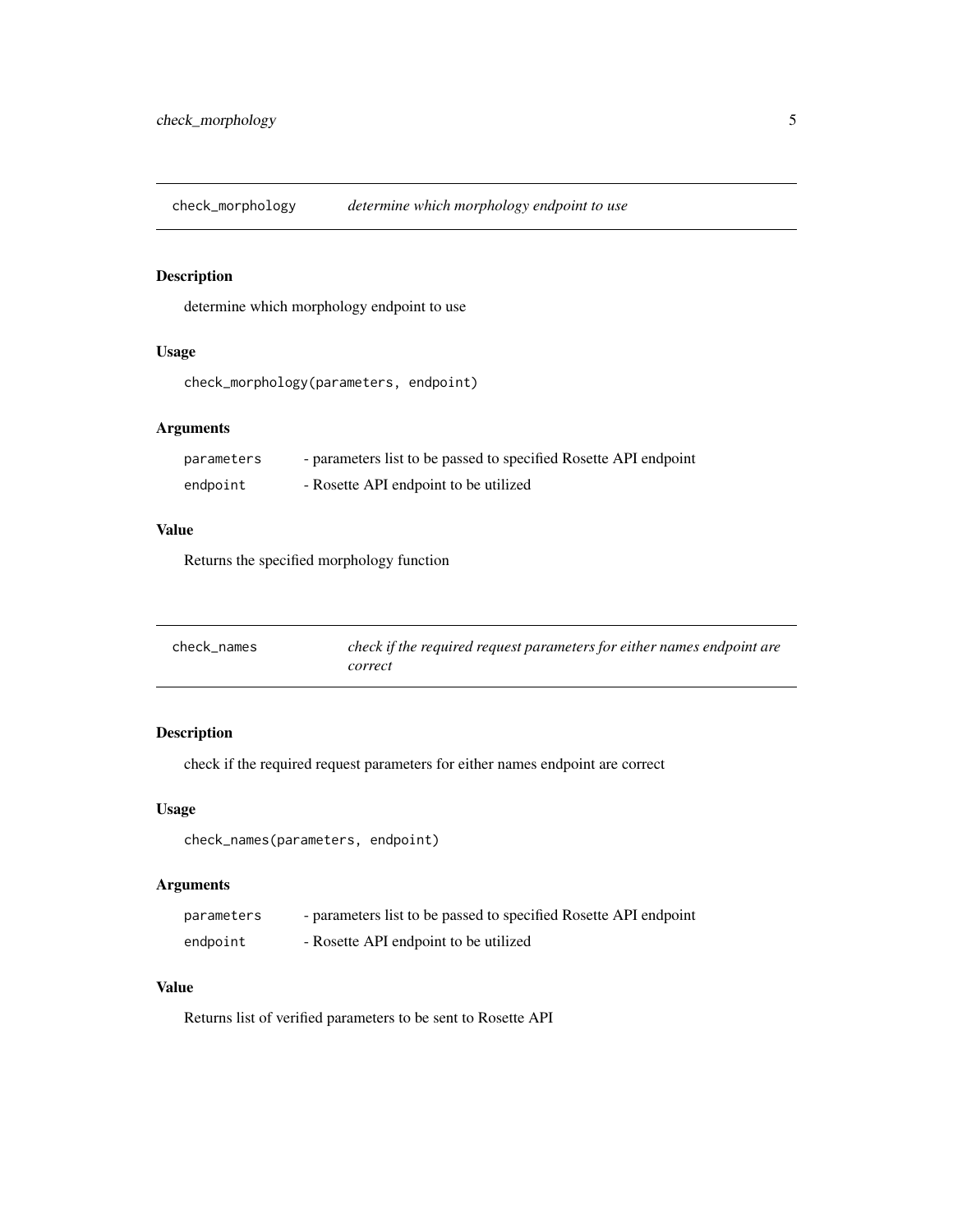# <span id="page-5-0"></span>Description

create a multipart

#### Usage

create\_multipart(parameters)

## Arguments

parameters - parameters list to be passed to specified Rosette API endpoint

#### Value

Returns a multipart

error\_check *check if Rosette API response includes and error message*

# Description

check if Rosette API response includes and error message

# Usage

```
error_check(response)
```
# Arguments

response - response from Rosette API

#### Value

Returns an error if one exists or the Rosette API response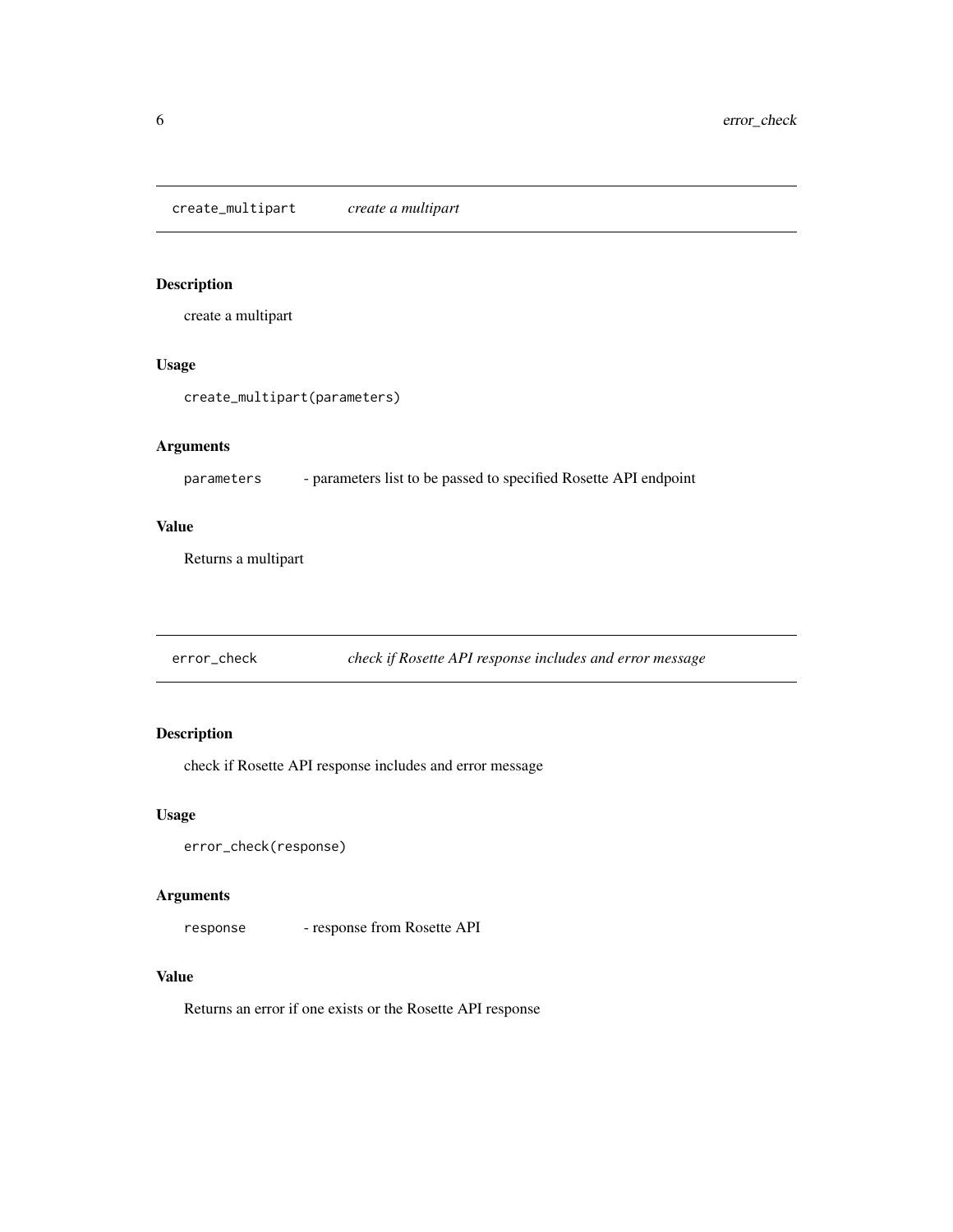<span id="page-6-0"></span>get\_binding\_version *Provides the binding Version*

# Description

Provides the binding Version

# Usage

```
get_binding_version()
```
# Value

current binding version

get\_endpoint *httr::GET request to specified Rosette API endpoint*

# Description

httr::GET request to specified Rosette API endpoint

# Usage

```
get_endpoint(
  user_key,
  endpoint,
  url,
  custom_headers = NULL,
  url_parameters = NULL
\mathcal{L}
```
# Arguments

| user_key | - Rosette API authentication key                |
|----------|-------------------------------------------------|
| endpoint | - Rosette API endpoint to be utilized           |
| url      | - url for Rosette Api                           |
|          | custom_headers - custom headers for Rosette Api |
|          | url_parameters - url query parameters           |

# Value

Returns the Rosette API response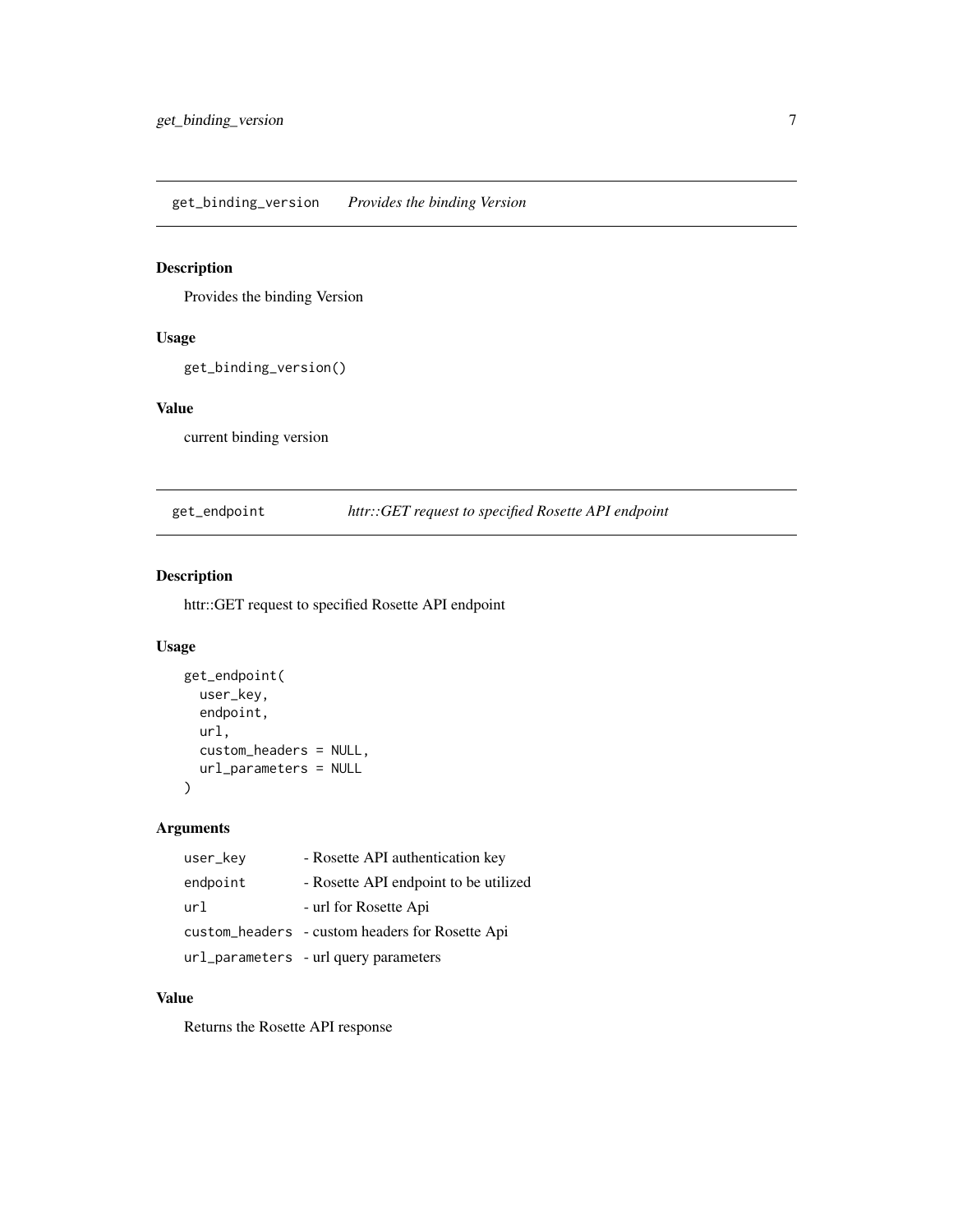<span id="page-7-0"></span>

#### Description

Helper to combine custom headers with the default ones

# Usage

```
get_headers(user_key, content_type = "application/json", custom_headers = NULL)
```
# Arguments

| user_kev     | - Rosette API authentication key                    |
|--------------|-----------------------------------------------------|
| content_type | - Header Content-Type                               |
|              | custom_headers - custom headers for the Rosette API |

# Value

Returns the combined h

post\_endpoint *httr::POST request to specified Rosette API endpoint*

# Description

httr::POST request to specified Rosette API endpoint

# Usage

```
post_endpoint(
  user_key,
 parameters,
  endpoint,
 url,
  custom_headers = NULL,
  url_parameters = NULL
\lambda
```
# Arguments

| user_kev   | - Rosette API authentication key                                 |
|------------|------------------------------------------------------------------|
| parameters | - parameters list to be passed to specified Rosette API endpoint |
| endpoint   | - Rosette API endpoint to be utilized                            |
| url        | - url for Rosette Api                                            |
|            | custom_headers - custom headers for Rosette Api                  |
|            | url_parameters - query parameters                                |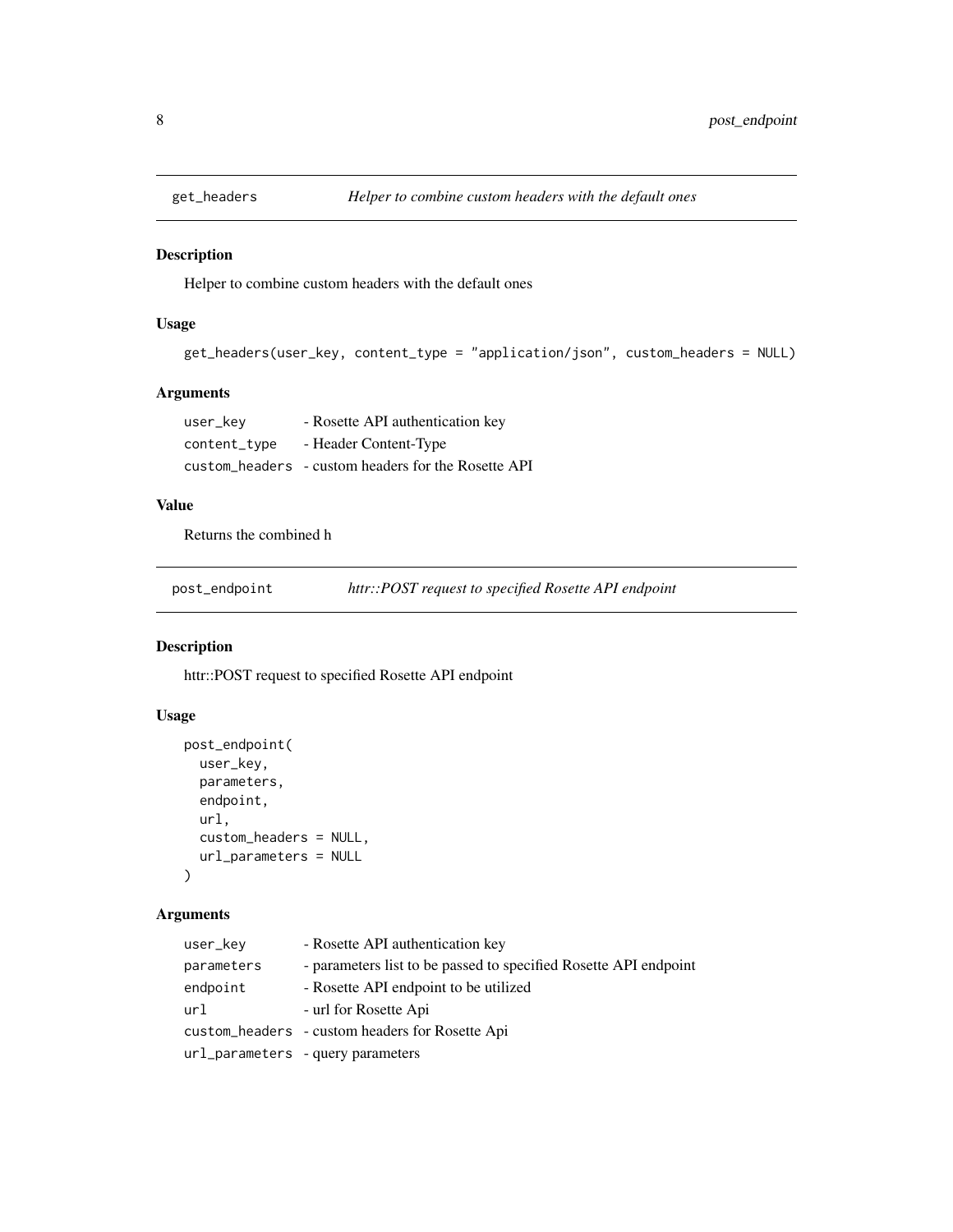# <span id="page-8-0"></span>Value

Returns the Rosette API response

serialize\_address\_params

*serialize address-similarity parameters*

# Description

serialize address-similarity parameters

# Usage

serialize\_address\_params(parameters)

# Arguments

parameters - parameters list to be passed to address-similarity

#### Value

Returns the serialized parameters for the Rosette API

serialize\_name\_deduplication\_parameters *serialize Rosette API parameters*

#### Description

serialize Rosette API parameters

# Usage

serialize\_name\_deduplication\_parameters(parameters)

# Arguments

parameters - parameters list to be passed to name-deduplication

## Value

Returns the serialized parameters for the Rosette API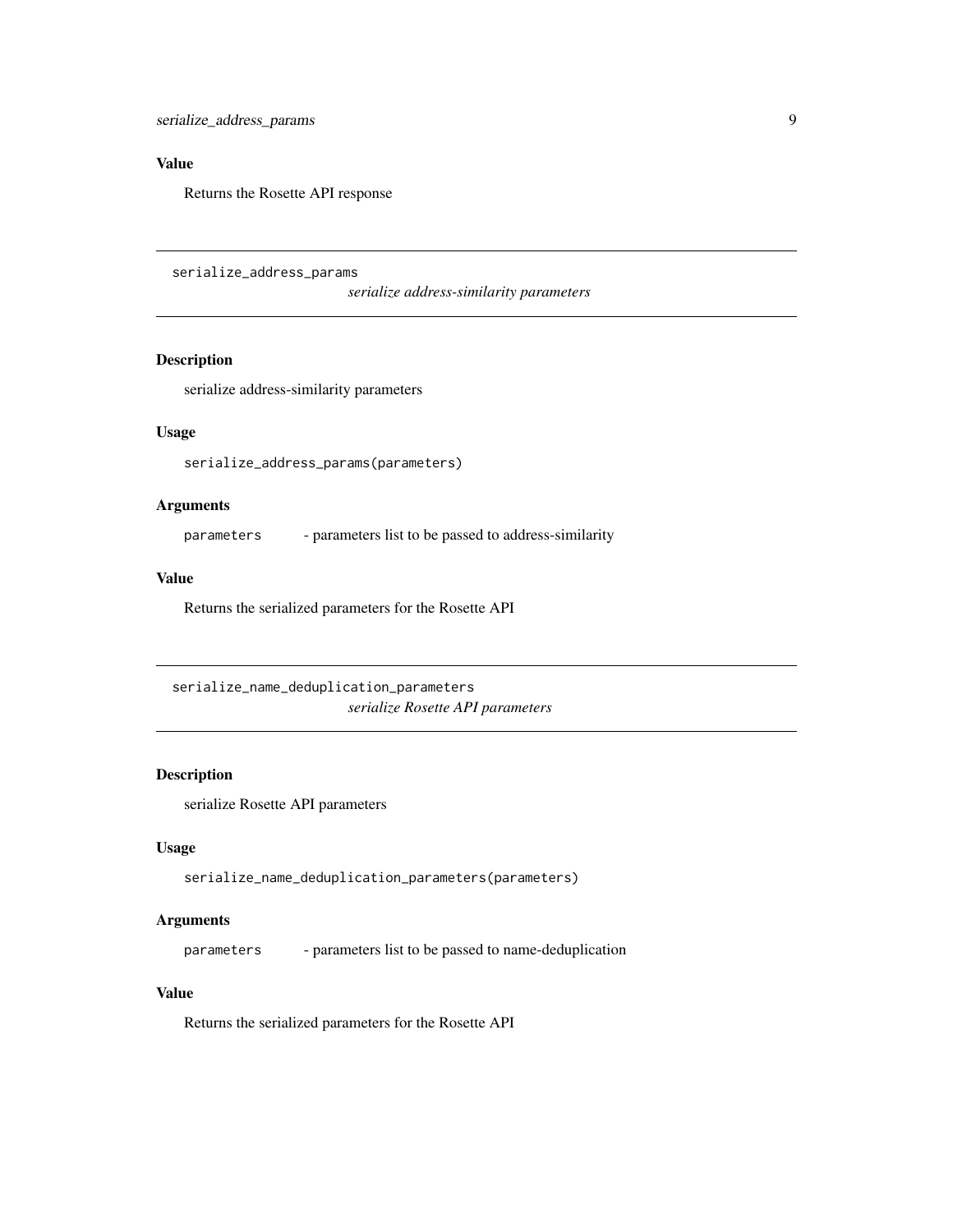```
serialize_name_parameters
```
*serialize Rosette API parameters*

# Description

serialize Rosette API parameters

# Usage

serialize\_name\_parameters(parameters)

# Arguments

parameters - parameters list to be passed to either name-translation or name-similarity

#### Value

Returns the serialized parameters for the Rosette API

serialize\_parameters *serialize Rosette API parameters*

# Description

serialize Rosette API parameters

# Usage

```
serialize_parameters(parameters)
```
# Arguments

parameters - parameters list to be passed to specified Rosette API endpoint

### Value

Returns the serialized parameters for the Rosette API